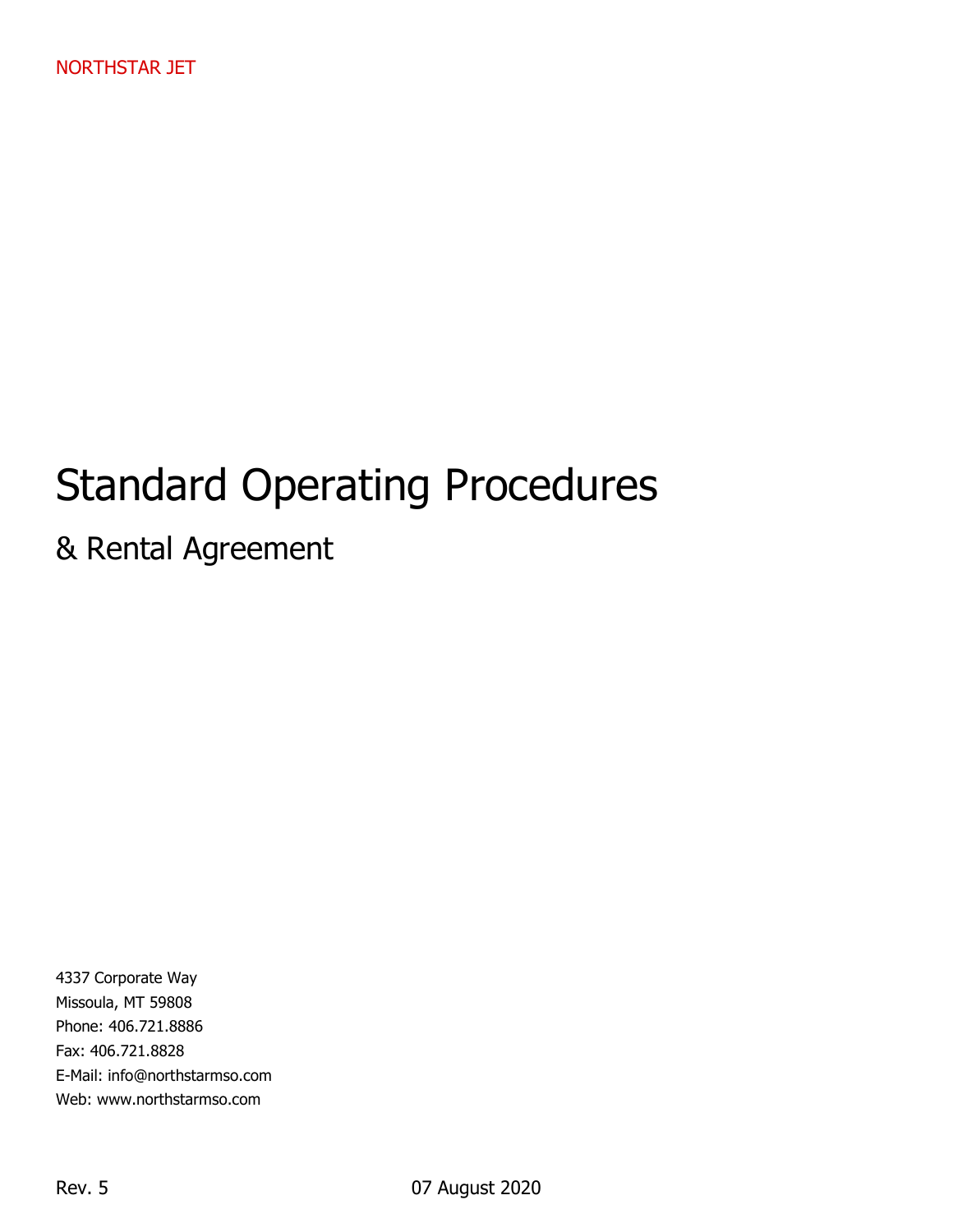| <b>Standard Operating Procedures</b>        |    |
|---------------------------------------------|----|
| & Rental Agreement                          |    |
| <b>Introduction</b>                         | 3  |
| <b>General</b>                              | 4  |
| <b>Guidelines</b>                           | 5  |
| <b>Requirements</b>                         | 6  |
| <b>Emergency Procedures</b>                 | 6  |
| <b>Documentation</b>                        | 7  |
| <b>Apron Operations</b>                     |    |
| <b>Flight Operations</b>                    | 8  |
| <b>Student Pilots and Student Renters</b>   | 10 |
| <b>Aircraft Discrepancies / Maintenance</b> | 12 |
| <b>Procedure Acknowledgment</b>             | 13 |

Items with a sidebar have been updated from a previous version of this document.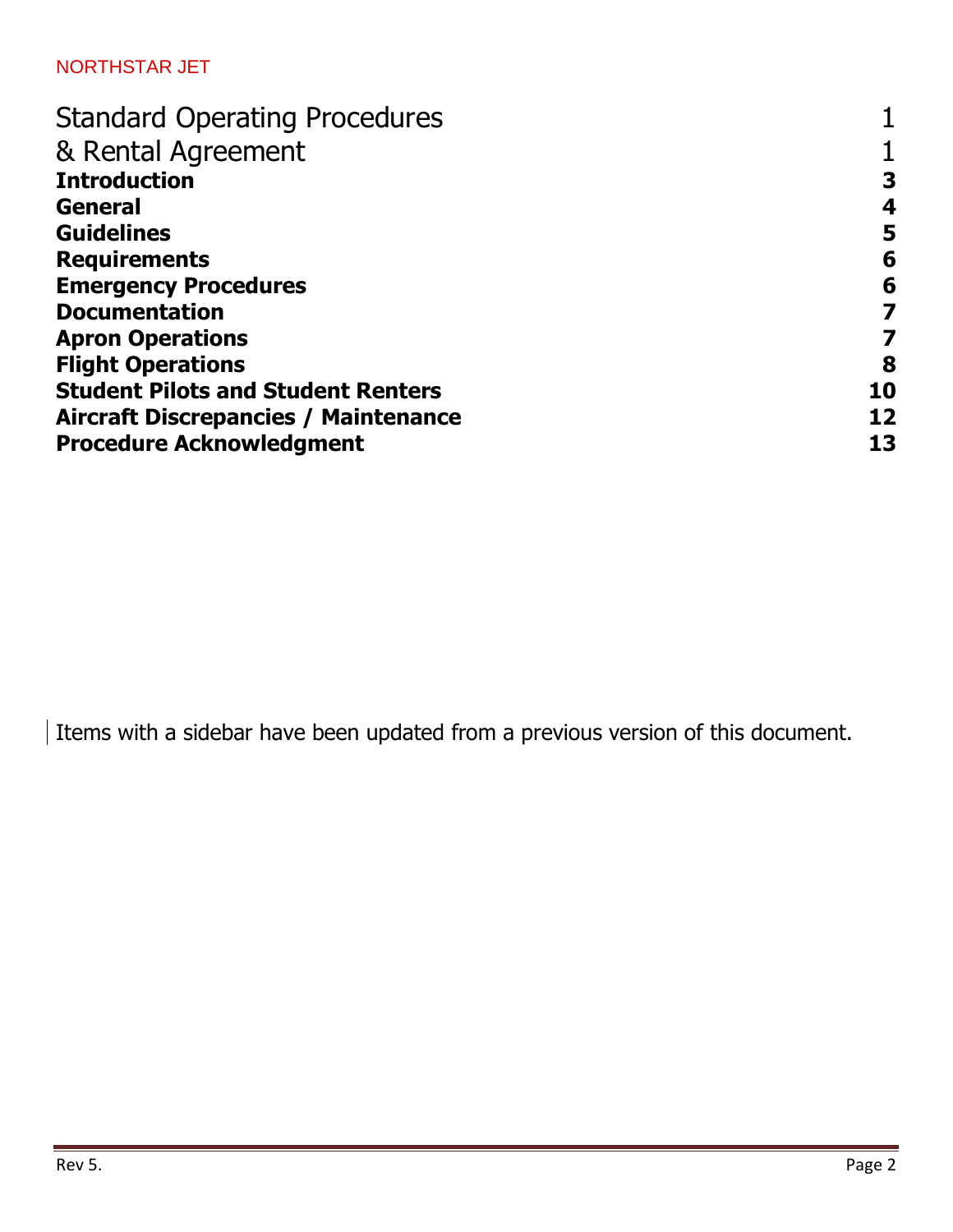# Introduction

#### **Purpose and Responsibility**

This section sets forth procedures and guidelines regarding the duties and responsibilities of employees, independent contractors, and individuals involved in the rental and flight instruction operations of Northstar Jet (herein after known as Northstar Jet or "NSJ"). The following procedures have been instituted to ensure that the use of Northstar Jet's aircraft and facility will be performed in a manner that is safe and consistent with all applicable Federal, State and Local laws and regulations as well as company standards.

Individuals renting aircraft from Northstar Jet are required to comply with these procedures. It is the responsibility of Northstar Jet personnel or contractors to report occurrences of non-compliance to these procedures by renters, as well as accidents or incidents involving Renters, NSJ Aircraft or NSJ equipment on a NSJ Incident Report form. Renter noncompliance to these procedures shall be considered an incident for NSJ reporting purposes and a copy of any incident report relating to or involving a Renter or Student Pilot shall be made a part of the Renter's or Student Pilot's record with Northstar Jet.

Questions, concerns, and suggestions are welcome and should be addressed to flight department personnel.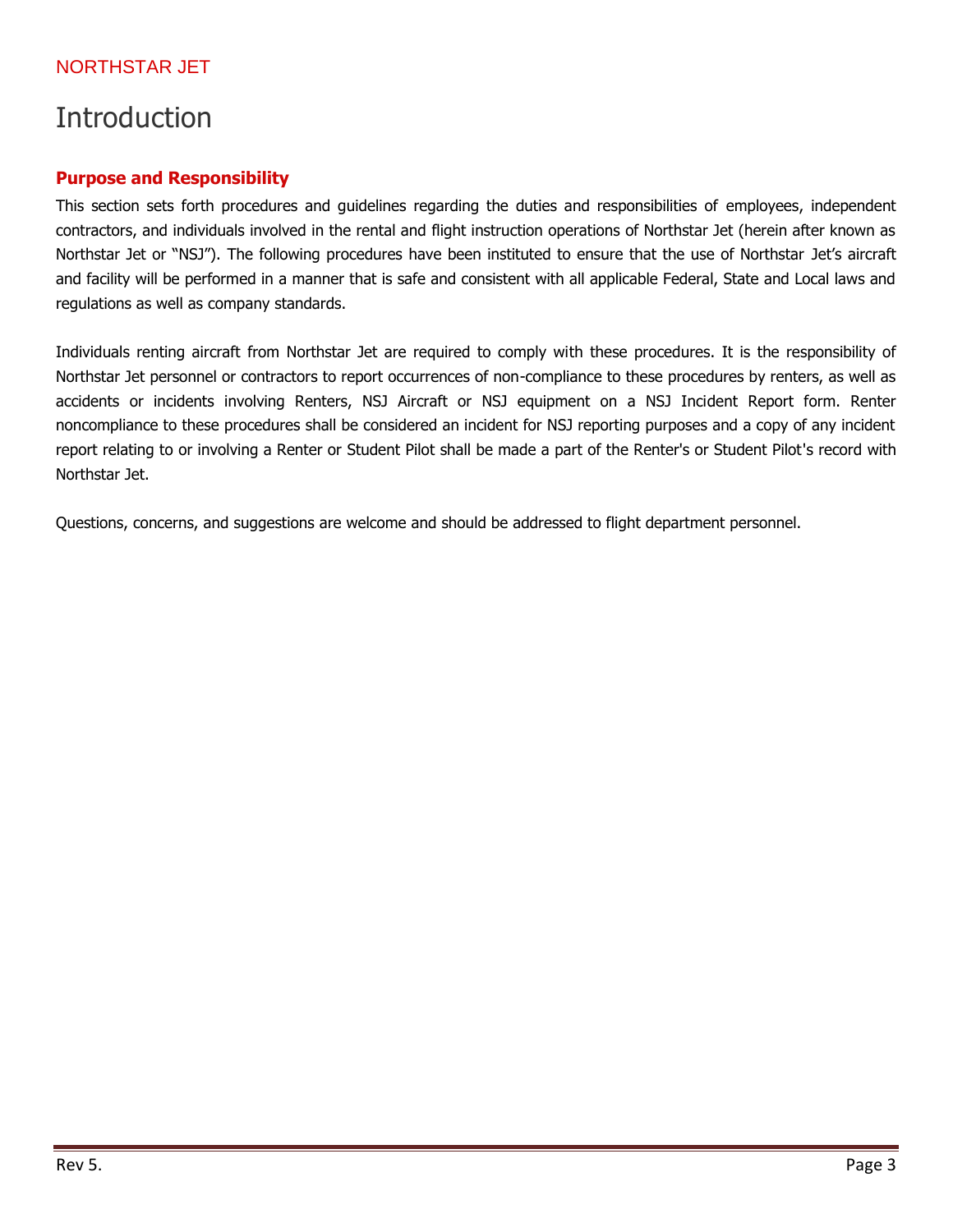### General

Aircraft available for rental will be rented only to those individuals who are properly approved by the FAA or an independent flight instructor authorized by Northstar Jet in accordance with NSJ policies and practices.

Aircraft may be rented to Renter (defined as Instructor, Pilot taking instruction, Student Pilot taking instruction, and Pilot) and operated by Renter in accordance with applicable Federal, State, or Local laws, regulations, and the procedures of Northstar Jet.

- Renters will be held financially responsible and liable in the event of any incident/accident resulting in damage or injury to persons or property on the ground, in the aircraft (for passengers Renter may have onboard) and/or for damages to the aircraft. Renter further agrees and understands that Renter's passengers must sign a waiver prior to boarding any NSJ aircraft.
- Northstar Jet's insurance policy(ies) only covers Northstar Jet. Northstar Jet's insurance is not extended to Students/Renter/Renter's passengers in any way unless a Northstar Jet Flight Instructor is present. Renter is fully responsible in the event should any hull loss or liability occur. Northstar Jet and/or its insurance company have full rights to subrogate against Renters/Students for any payments it may be required to make on account for any damage or loss arising out of Renters operation of the aircraft.
- This agreement may be updated from time to time and the most recent revision will be electronically available for viewing on the NSJ website at www.northstarmso.com. If the website should be unavailable, then a hard copy will be made available upon request at the Northstar Jet's primary business location. By continuing to rent aircraft from NSJ, Renters/ Students will be bound to any updates in this document and that it is the Renter's/Student's responsibility to check the most current revision for changes before each and every rental of any NSJ aircraft.

#### **NORTHSTAR JET MAY DENY RENTAL OF A NSJ AIRCRAFT TO ANY RENTER FOR ANY REASON WHATSOEVER.**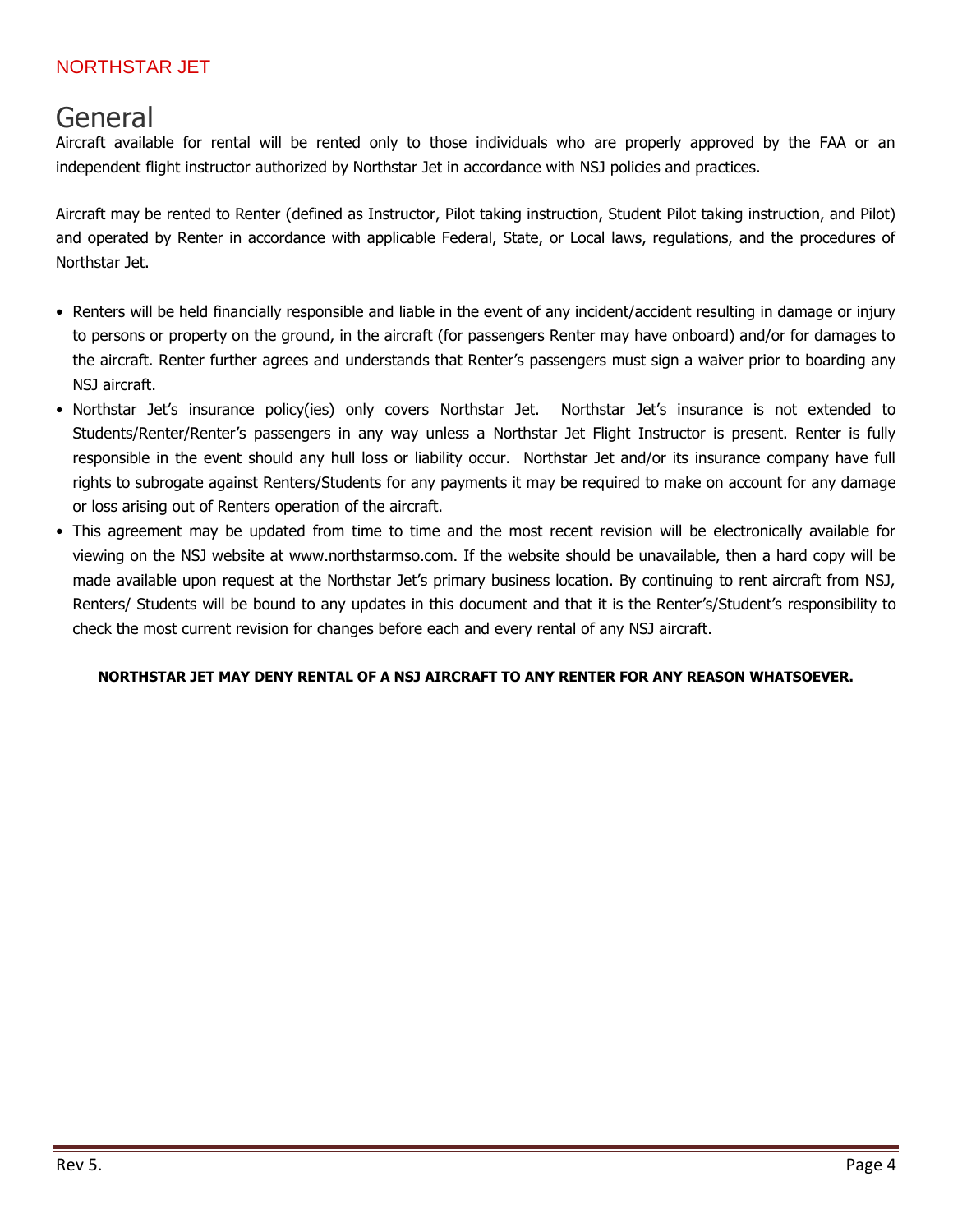# Guidelines

These guidelines are to assist all Northstar Jet personnel, renters, and students to become more aware and knowledgeable of the rules and regulations of NSJ.

- Only the individual renting the aircraft shall fly the aircraft rented. Renter is responsible for full payment of flight.
- Aircraft, equipment, and services provided by Northstar Jet shall be available and priced in accordance with prevailing rates published by NSJ.
- Renters may not use aircraft to transport livestock.
- NSJ aircraft shall not be rented for cargo transport of any kind. NSJ aircraft shall not be rented or used for any commercial operations.
- Under no circumstance is a Renter renting NSJ aircraft permitted to carry passengers or perform any duties for which that individual receives compensation either directly or indirectly.
- Aircraft may not be used to locate large game animals for the purpose of hunting those animals or providing information to another person for the purpose of hunting those animals under any time frame.

#### **Northstar Gate Access**

To ensure the safety of everyone entering the airport compound, the company requires everyone who enters to register on the "Sign In Sheet" located at the front desk.

#### **Scheduling**

- All NSJ resources (Aircraft and Instructors) must be scheduled in our on-line scheduling system, Flight Schedule Pro. Reservations can also be made by calling Northstar Jet.
- Confirm the instructors' availability prior to scheduling.
- If you will be unavoidably delayed longer than your scheduled return time, contact a Northstar Jet representative as soon as practical to provide notice of your late return.
- Cancellations must be made at least 24 hours in advance. Last minute cancellations or no call/no shows for Renters may be assessed a charge equivalent to the reservation.

#### **Criteria**

NSJ aircraft will be rented only to those individuals who at a minimum meet the following criteria as well as other criteria outlined in this policy:

- A properly executed copy of this Standard Operating Procedure and Rental Agreement.
- A properly executed copy of Northstar Jet's Waiver of Liability form.
- Possess valid and current US Federal Aviation Administration (FAA) pilot's licenses, including student endorsements.
- Possess valid and current medical certificates in accordance with US Federal Aviation Regulations and other applicable Federal, State, or Local regulations.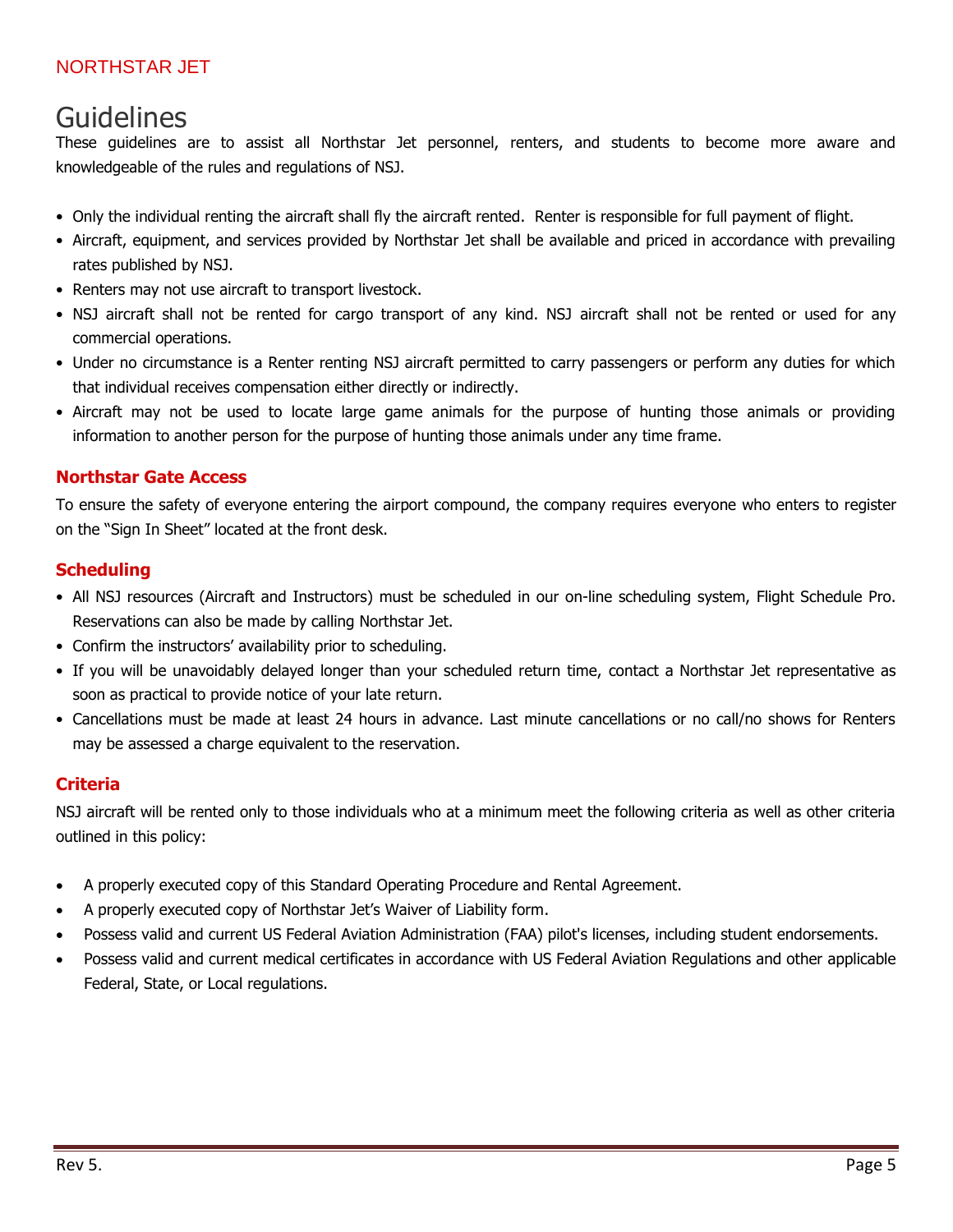# Requirements

### **First Time Renters**

Each first time Renter, holding a valid and current US FAA pilot's license and medical certificate, must receive a check ride and equipment knowledge review by a Northstar Jet Flight Instructor.

The NSJ Flight Instructor shall be responsible for assessing the individual's or Renter's ability to operate a NSJ aircraft available for rental and is not permitted to endorse the Aircraft Rental Agreement titled Northstar Jet Authorizations until the NSJ Flight Instructor's expectations of aircraft handling on the ground and in the air have been satisfactorily met.

### **Aircraft Times Required for Rental**

Renter or Student Pilot agrees to comply with company policy requiring recurrent training and proficiency checks. Renter agrees to a checkout by a flight instructor associated with Northstar Jet. Renters are required to have flown within the preceding 90 days in a similar make and model aircraft, if not, a checkout or approval from a NSJ flight instructor is required. The following list is a guideline and may not include all items that will be covered during a checkout.

- C-172, Piper Cherokee Checkout: pre-flight, required documents, weight and balance, performance (pressure/density altitude, takeoff distances, landing distances), pre-flight inspection, passenger briefing, taxiing procedures, normal takeoff, radio communications, collision avoidance, wake turbulence avoidance, emergency procedures, maneuvers (slow flight, power off stalls, power on stalls, steep turns, ground reference, slips), traffic pattern, normal landing, go around, post flight (tie down, discrepancy form).
- Piper Arrow Checkout: pre-flight, required documents, weight and balance, aircraft useful load, limitations, performance (pressure/density altitude, takeoff distances, landing distances), pre-flight inspection, passenger briefing, taxiing procedures, normal takeoff, radio communications, Garmin 430 basic functions, collision avoidance, wake turbulence avoidance, emergency procedures, maneuvers (slow flight, power off stalls, power on stalls, steep turns, ground reference, slips), traffic pattern, normal landing, go around, post flight (tie down, discrepancy form).

Piper Arrow requires 10 hours in make and model/retractable gear experience. Renters must submit related copies of logbook entries for review by a Northstar Jet Flight Instructor.

# Emergency Procedures

In the event that an aircraft is overdue, lost, missing, or its whereabouts otherwise unknown, Northstar Jet personnel shall institute NSJ Emergency procedures for Overdue Aircraft. A NSJ Aircraft is overdue when it is 30 minutes past scheduled arrival and missing when 1 hour past scheduled arrival.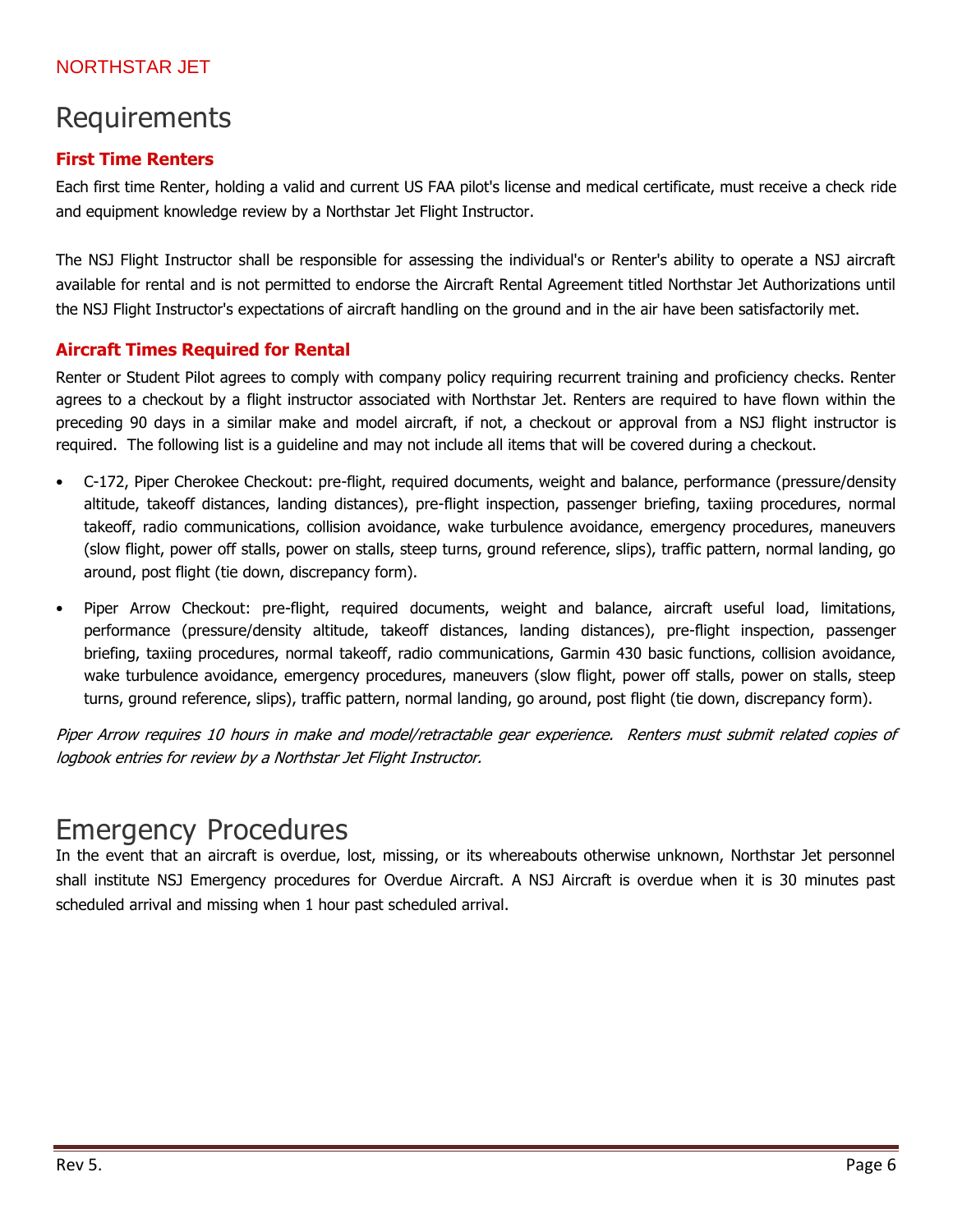### Documentation

As applicable, items listed in this section shall be valid and current at all times and must be up-dated concurrent with any renewal of rental term. Northstar Jet will not permit any NSJ aircraft whatsoever to be rented until such time as it has received confirmation that all NSJ requirements have been met. Each Renter and Student Pilot must have on file with the NSJ the following items at a minimum as applicable as defined below:

- A properly executed Aircraft Rental Agreement Packet. Renters must execute the current version of this document, which may change from time to time. Such change will be effective without signing a new agreement. Notification of changes to the rental agreement can be either verbal or via an email.
- An executed Rental Insurance Disclosure Notification Form, which discloses insurance in effect as provided by the Company.
- A valid Certificate of Insurance from the Renter's insurance Carrier if the Renter/Student carries Renter Insurance. This insurance is not required but highly recommended, as Renters/Students are fully responsible for liability and aircraft damage unless a Northstar Jet Instructor is present.
- An authorization from the flight instructor stating the pilot (Student or Renter) is authorized to fly company aircraft solo. This authorization must indicate type of company aircraft. This endorsement must be documented in Flight Schedule Pro as well as in the Student's/Renter's file.

# Apron Operations

### **Aircraft Moving and Parking**

Only a trained representative of Northstar Jet is authorized to move aircraft in and out of the NSJ hangars.

Aircraft shutdown shall occur on taxiway line and aircraft pushed back into place. If a Renter or Student is unable to move the aircraft back into the parking spot, they should contact the front desk or a trained representative of Northstar Jet for assistance.

If the aircraft is left unattended for any period of time, the aircraft must be tied down or chocked regardless of the wind conditions.

While in the parked position, aircraft's nose-wheel and rudder should be aligned with the aircraft's longitudinal axis. If the aircraft's nose-wheel is not aligned, please use the tow bar to straighten. If you are unable to straighten the nosewheel with the tow bar, please notify the front desk or a trained representative of Northstar Jet for assistance. Under no circumstance should anyone kick the nose-wheel tire in an effort to align.

#### **Passengers**

All passengers flying in a NSJ aircraft with a Renter must sign a "Voluntary Release of Rights and Waiver Liability" form.

Passenger entry and exit with the aircraft engine running is STRICTLY PROHIBITED. Aircraft must be shut down and parked for passenger entry and exit.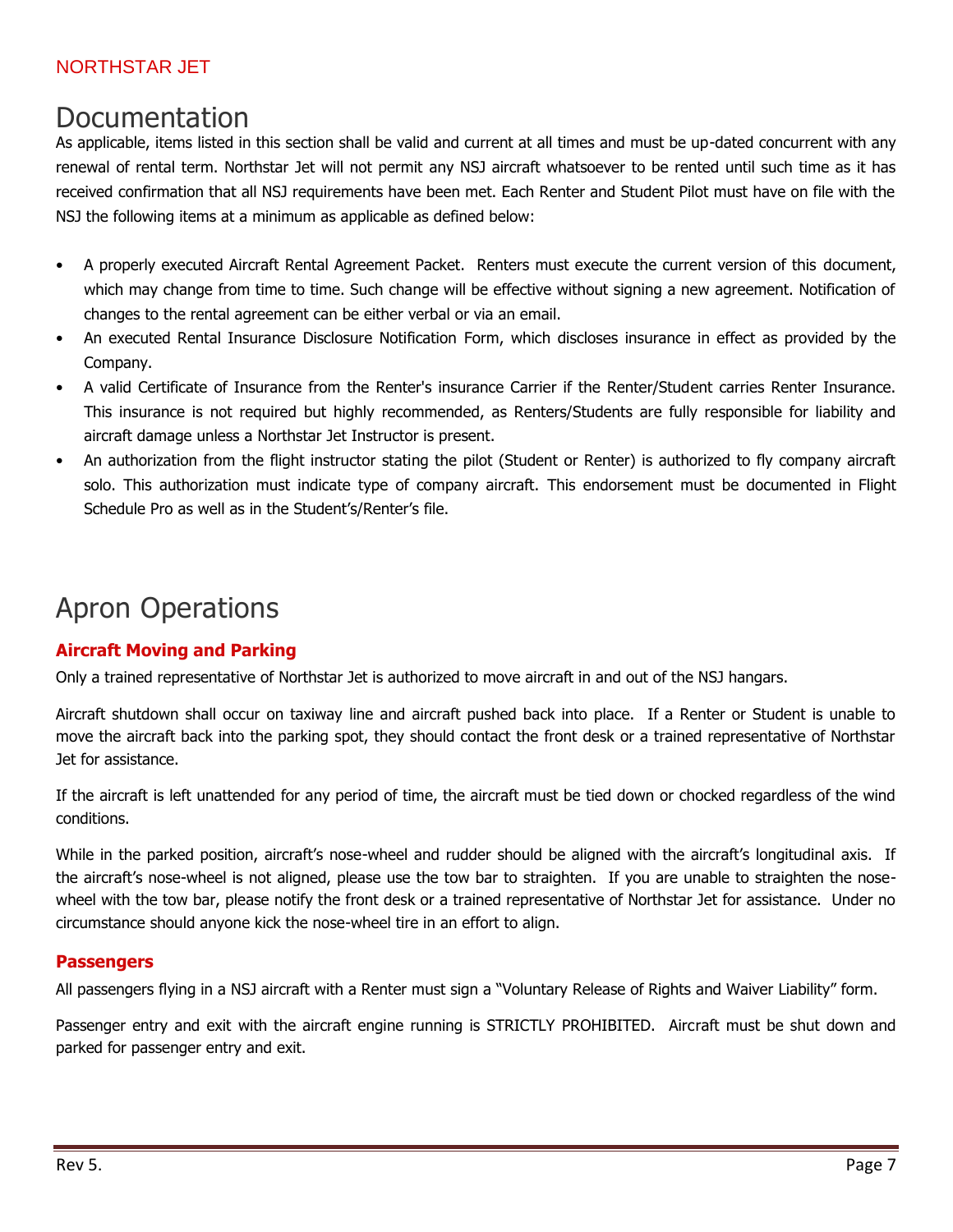# Flight Operations

Each Renter shall pick up aircraft can and keys for their flight from the front desk. The Renter shall be responsible for the NSJ aircraft at all times from the moment the Renter picks up the keys to the moment the Renter returns the keys to Northstar Jet. The Renter is required to do a pre and post flight inspection of the aircraft noting, any deficiencies of the aircraft in the aircraft can. Significant discrepancies of airworthiness must be reported immediately to a NSJ representative.

Items noted in the preflight which were not noted by the previous renter will be considered damage caused by the previous renter, where the previous renter may be held accountable and liable for.

#### **Flight Plans**

Each individual Renter renting a NSJ aircraft must file a Flight Plan Record with NSJ via Flight Schedule Pro when the aircraft is reserved or at the front desk before checking out the aircraft's can. VFR Flight Plan filing with Flight Service is not required but is highly recommended. At a minimum, the Flight Plan record shall include the following information:

- Type of Flight: VFR or IFR
- Number of Passengers, as applicable
- Routes to be taken
- Stopover airports if applicable
- Estimated flight times

In the event that a NJS aircraft is overdue, lost, missing, or its whereabouts otherwise unknown, Northstar Jet personnel shall institute emergency procedures for "Overdue Aircraft" (Listed further down in this document). A NSJ aircraft is overdue when it is 30 minutes past scheduled arrival and missing (missing, lost, or otherwise unknown) when 1 hour past scheduled arrival.

#### **SPOT Tracking**

All Northstar Jet Aircraft are equipped with a SPOT unit for GPS tracking. These units operation are included in the aircraft checklist and MUST be used for every flight. If a Renter or Student is unfamiliar with the operation of the SPOT Tracker, please see a representative of Northstar Jet for instructions on use.

#### **Cross-country Flights**

All dual and solo cross-country flights over 50 nautical miles must have a filed and opened flight plan with Flight Service. A copy of the filed flight plan must be left with a Northstar Jet representative on duty.

#### **Fuel Reimbursement**

All Renters and Students who purchase fuel outside of Northstar Jet will be reimbursed at the flat rate of \$4.00 per gallon. To receive reimbursement the Renter or Student must submit a fuel receipt upon returning to Northstar Jet. The total amount reimbursed will then be subtracted from the total cost of the aircraft rental.

#### **Overnight Requests**

Any requests to take an Aircraft overnight must be approved in advanced with Northstar Jet. Any NSJ aircraft taken overnight may be charged a minimum flight time of 3 hours per day. This rule is at the discretion of a Northstar Jet representative and aircraft availability.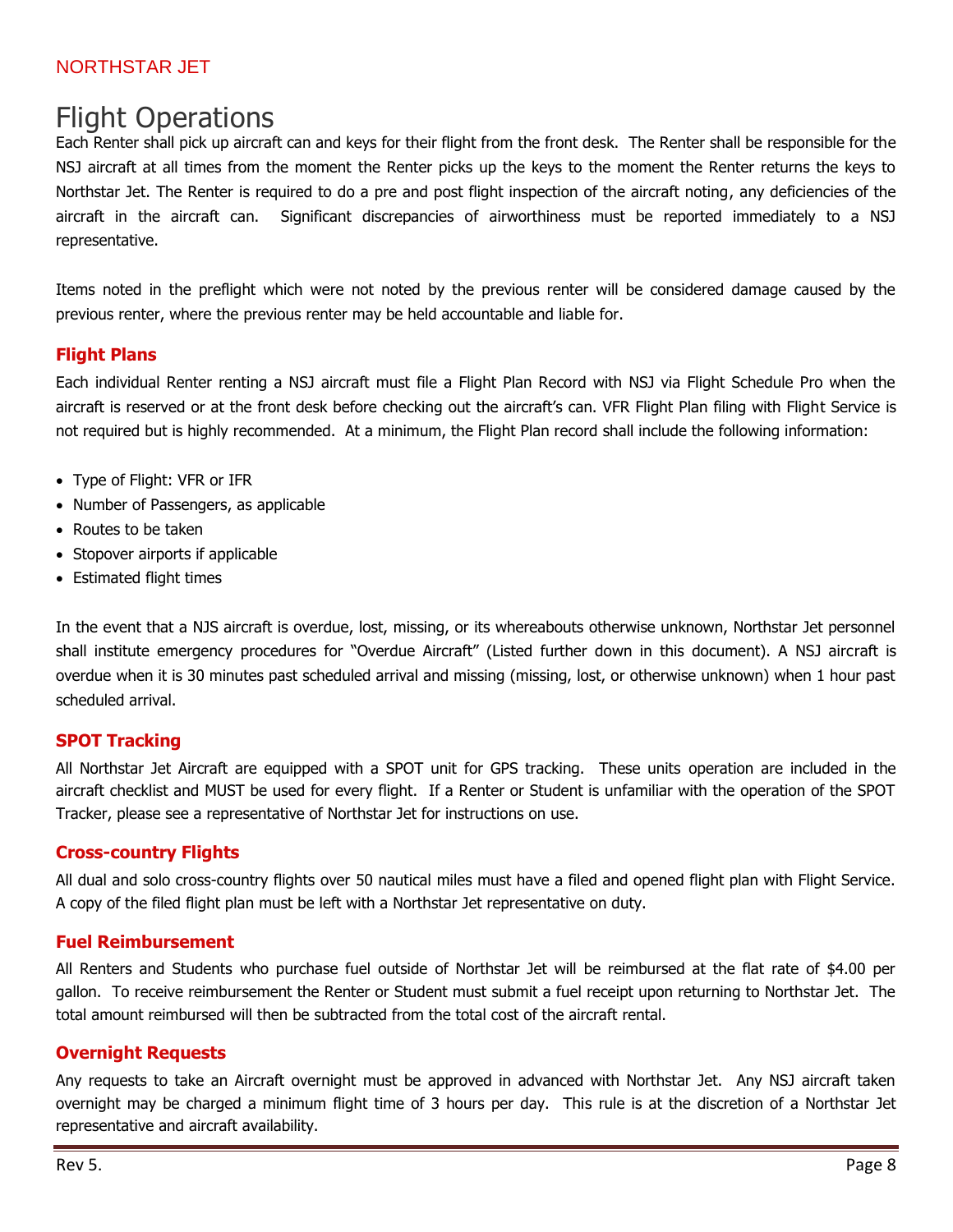#### **Unpaved Airport Operations**

Per Northstar Jet's insurance policy, NO OFF AIRPORT LANDINGS shall be made unless in the event of an emergency.

Per Northstar Jet's insurance policy, NO TAKEOFFS AND LANDINGS FROM UNPAVED RUNWAYS shall be made unless accompanied by a Northstar Jet Flight Instructor. This applies to Students AND Renters.

#### **Weather**

No individual will be permitted to rent a Northstar Jet aircraft unless a weather report and forecast has been obtained as required by the FAA for the type of flight to be performed. For flight in IMC conditions under IFR rules, Renters must provide NSJ proof of IFR currency in aircraft make and model. Aircraft are not permitted to be flown into hazardous conditions known or otherwise forecasted.

Renters with less than 75 hours total flight time may not fly with a maximum wind speed of 20 knots; cross wind component of 10 knots. Renters may be exempt if a Northstar Jet Flight Instructor has given the pilot specific wind training and has given the pilot a logbook endorsement stating specific limitations.

Renters with more than 75 hours total flight time may not fly with a maximum wind speed of 35 knots. Renter must have successfully demonstrated crosswind component per the aircraft's pilot operating handbook or aircraft's flight manual. Renters may be exempt if a Northstar Jet Flight Instructor has given the pilot specific wind training and has given the pilot logbook endorsement stating specific limitations.

All indications of snow and frost shall be removed completely prior to flight. If there is an indication that snow or frost may accumulate on aircraft overnight, contact a Northstar Jet representative the night before to ensure that aircraft is properly stored in a NSJ hanger overnight.

Operation of Northstar Jet aircraft will be limited to temperatures above 0° Fahrenheit unless otherwise authorized by a Northstar Jet representative.

#### **Fuel Requirements**

Rental pilots are required to follow applicable FAA regulations

#### **Crew Resource Management**

The PIC must be prepared to take control of the aircraft at all times. A positive transfer of controls must be instilled in all pilots.

#### **Aircraft Not Returned To Missoula (KMSO)**

In the event a Renter is unable to safely complete a return flight to the Missoula International Airport (KMSO), the Renter shall ensure that the aircraft is properly secured (locked) and tied down prior to leaving it at another location. The tin and keys shall be returned to the Northstar Jet front desk with current aircraft times listed. The Renter may be responsible for costs incurred in retrieval and returning of the aircraft to Missoula, including, but not limited to, aircraft rental and Instructor time.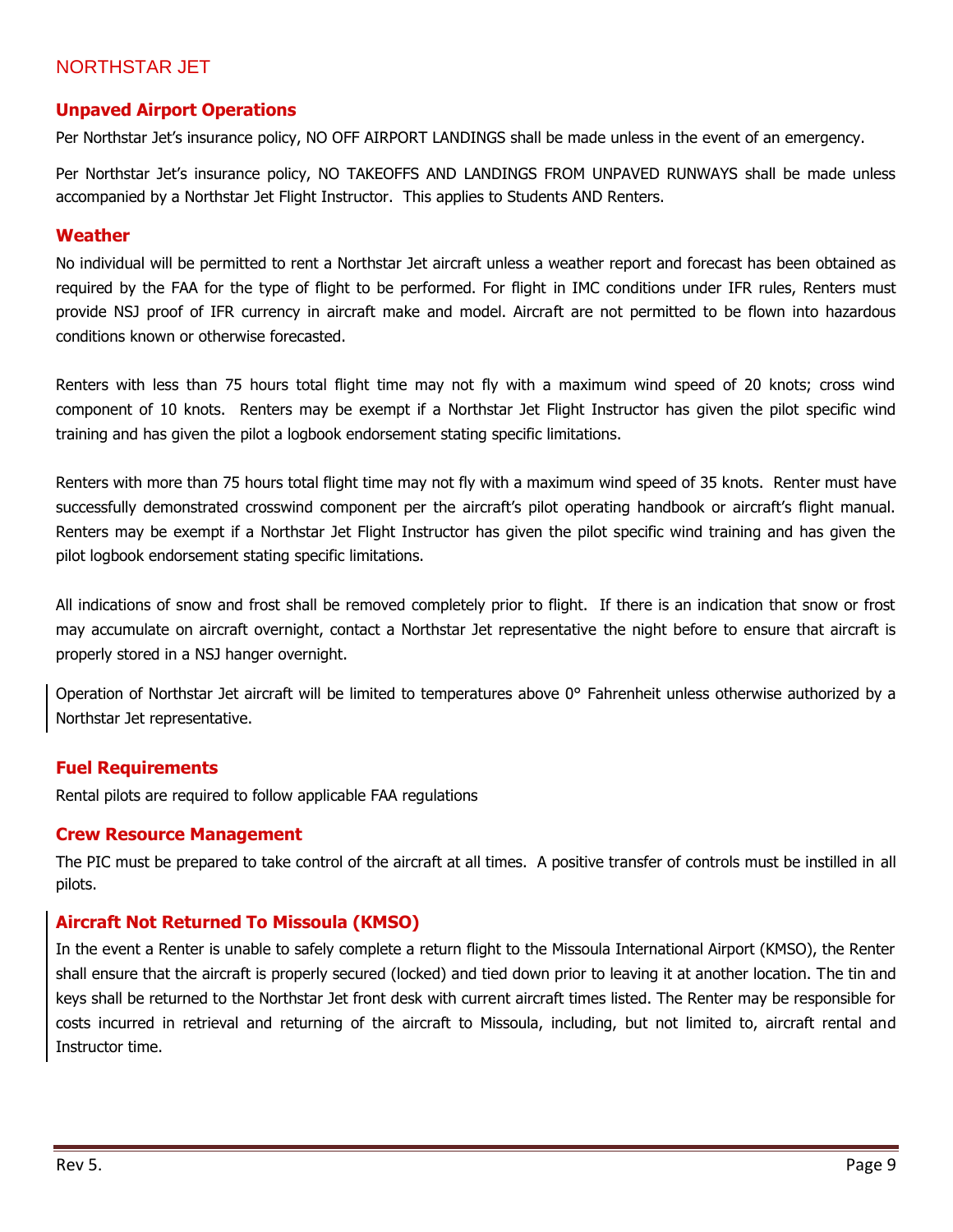### Student Pilots and Student Renters

A student Renter must comply with all company procedures applicable to Pilot Renters in general as well as the following.

#### **Introductory Flights**

Introductory Flights are for first time flyers to see if they want to become pilots. The standard intro flight experience should consist of a pilot briefing, a preflight of the aircraft, a 30-45 minute flight and then returned for a pattern type entry. All Intro Flight pilots receive a First Flight Certificate. Flight time accrued during an Intro Flight is eligible to be recorded in the Student Pilot's logbook.

#### **General**

Student Pilots shall conform to all applicable FAA Regulations and in accordance to their logbook endorsements.

Student Pilots are responsible for understanding and abiding by their logbook endorsements.

Student Pilots shall not solo without a valid medical certificate, student pilot certificate and the appropriate instructor logbook endorsements. Student Pilots may not solo without having logged a dual flight within the preceding 30 days.

Student Pilots must IMMEDIATELY NOTIFY NORTHSTAR JET of any incident or accident the aircraft may have been involved in. Err on the side disclosure. This includes flat spotting tires, scratching the windscreen or windows, etc.

#### **Scheduling**

Students are encouraged to call the instructor to verbally confirm a schedule made or an addition or change made for the same day.

Cancellations must be made at least 24 hours in advance. Last minute cancellations or no call/no shows for Renters may be assessed a charge equivalent to the reservation.

#### **Passengers**

Instructor approval is required on all training flights where other students, pilots or guests wish to fly in the back seat during training. Under no circumstance is a Student Pilot or Student Renter permitted to carry any individuals or passengers in solo operations or any other operation without a NSJ instructor on board.

#### **Fuel Requirements**

Local flights: land with 45 minutes of fuel on board

Cross-country flights: land with 1 hour of fuel on board

#### **Flight Conditions**

Solo Student Pilots must have cloud and visibility clearances per logbook endorsement but not less than 3,000 foot ceilings and 7 miles visibility. Wind conditions per logbook endorsement but may not exceed 15 knots total, 7 knot gust spread and 7 knot crosswind component.

Nighttime VMC flights will be done with an instructor as required by the FAA for night flying credit towards the private pilot certificate.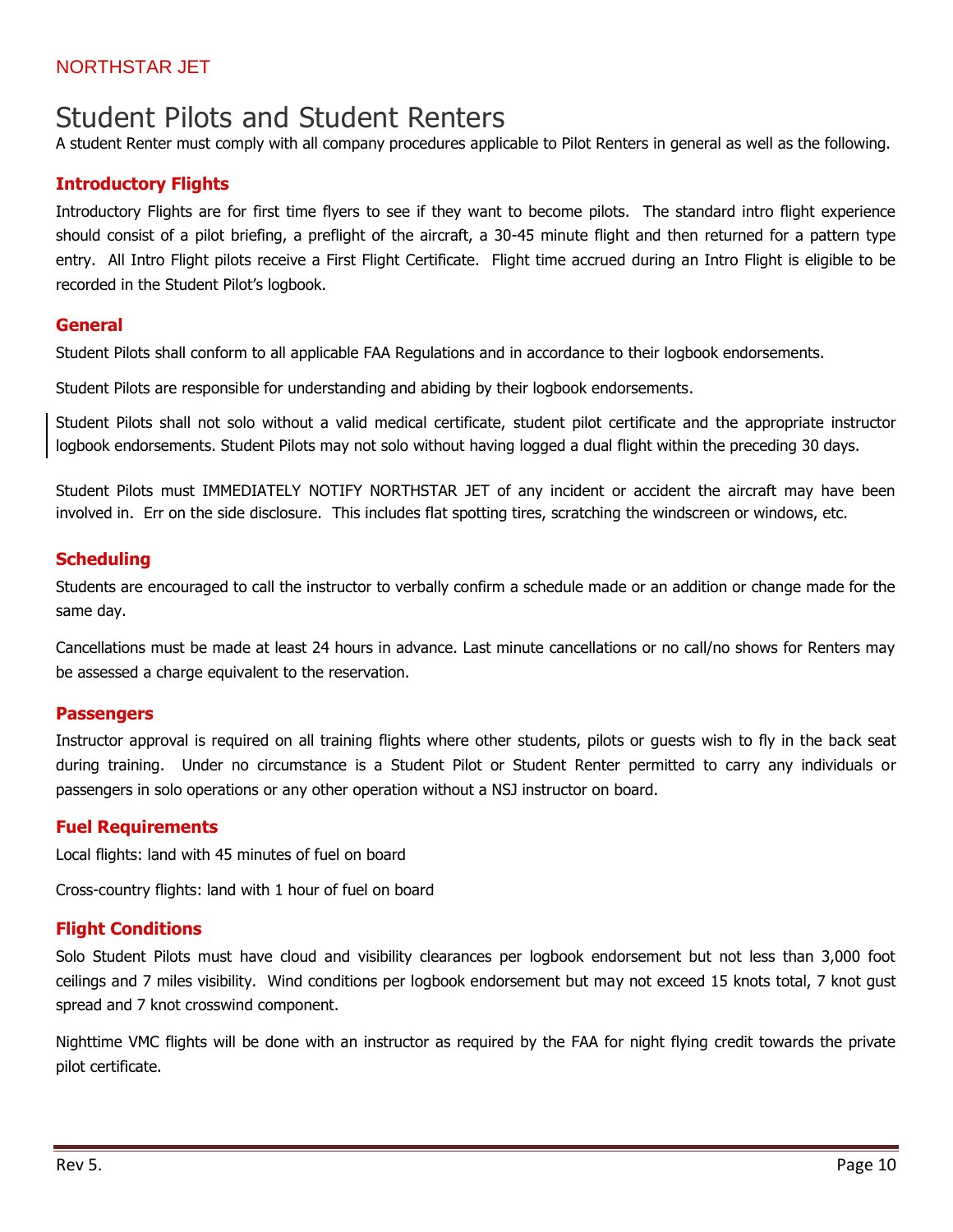#### **Stevensville Airport (32S)**

Stevensville Airport (32S) is within 25 nautical miles from Missoula International Airport (KMSO) and may be used as a practice airport for student pilots.

Student pilots must have a specific logbook endorsement in accordance with FAR 61.93 (b).

Student Pilots shall be instructed to perform a go-around if the landing cannot be accomplished within the first 1/3 of the runway.

Local Stevensville flight restrictions require that a turn to crosswind for runway 30 may commence AFTER a 1 nautical mile upwind - after crossing the Eastside Highway.

Departure procedures shall not interfere with the wildlife refuge located north of Stevensville.

#### **Instructor Record Keeping**

The Flight Instructor is responsible for maintaining proper up-to date records for students and renters.

- Flight Instructor is required to obtain all required materials as defined on the checklist cover page of the Aircraft Rental Agreement package.
- All solo flights will be recorded in the Student Pilot logbook. Flight instructor will review student record keeping of these flights.
- Before the Student Pilot performs their first solo flight the flight instructor will record their authorization of solo flight in the Student's file and in Flight Schedule Pro.
- An updated copy of the Student Pilot solo endorsement, as the previous one expires is required to be on file.
- Before the Renter Pilot performs their first rental flight the flight instructor will record their authorization of rental flight in the Renter's file and in Flight Schedule Pro.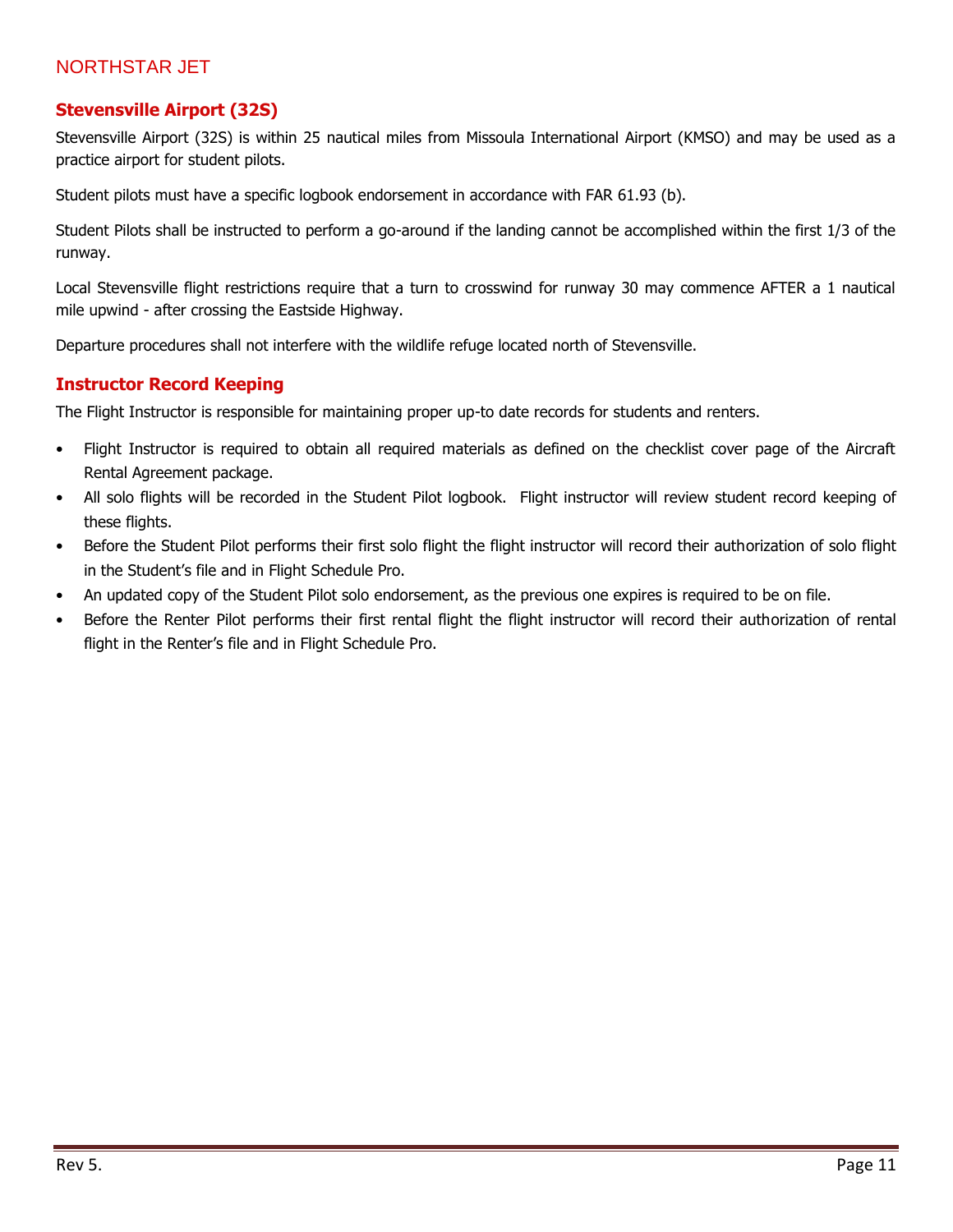# Aircraft Discrepancies / Maintenance

All aircraft are deemed airworthy by NSJ unless otherwise noted. However, as Pilot in Command (PIC), should a discrepancy be found or noticed on preflight inspection, the PIC must notify Northstar Jet personnel. Per FAA recommendations/rules/regulations, no PIC should ever take a flight in an aircraft in which the PIC felt had an airworthiness issue. A discrepancy report may render an aircraft inoperable until signed off by the appropriate authority.

- NSJ aircraft must be maintained in good operating condition at all times. Aircraft discrepancy sheets (located in aircraft cans) must be used to document any problems found on NSJ aircraft.
- Pre and Post flight inspections are required of everyone who acts as PIC and/or renter of an aircraft. Northstar Jet will start charging renters for repairs required on the aircraft due to negligent or unapproved behavior towards the aircraft. Pre flight information may be used for these decisions.
- If an aircraft discrepancy is recorded at an airport other than MSO it is the responsibility of the PIC to notify Northstar Jet personnel as soon as practical.
- If the discrepancy is not a grounding issue and has been deemed by the NSJ A&P as deferrable, it may be noted on the aircraft as INOP and it will be noted on the aircraft can to make the next renter aware.
- All pilots, students/renters/instructors, are to inform a Northstar Jet representative when an aircraft is in need of cleaning.
- All yellow discrepancy copies will be kept in the aircraft's can for 30 days. A representative of Northstar Jet will discard any yellow copies exceeding 30 days. White copies of discrepancy sheets will be filed within the Neptune Aviation General Aviation Maintenance Department.

### **Replenishing Aircraft Oil**

By keeping track of oil consumption we can give maintenance personnel a better idea of how that particular aircraft is performing and if that aircraft is consuming oil at an abnormally high rate. This helps maintenance personnel pinpoint potential discrepancies early on before they become a catastrophic event.

Instructors/ Renters/ Students must notify a trained representative of Northstar Jet as soon as practical so they may add oil if it is needed. It is the responsibility of the Northstar Jet representative to write an invoice for the oil used.

#### **Flyaway Kits**

Each rental aircraft is supplied with a flyaway kit located in the aircraft's baggage compartment. The kit contains 3 quarts of oil, a funnel, oil absorption pad and paper towels. The flyaway kit should remain in the aircraft at all times and should only be used for cross-country flights. Whenever oil is used from the kit it is the responsibility of the PIC to report the number of quarts they added to either a Northstar Jet representative upon return to Missoula. It is the responsibility of both NSJ Maintenance and Line personnel to replenish any contents missing from the kit. Under no circumstance should any renter, student or instructor leave partially full or empty oil containers in any rental aircraft.